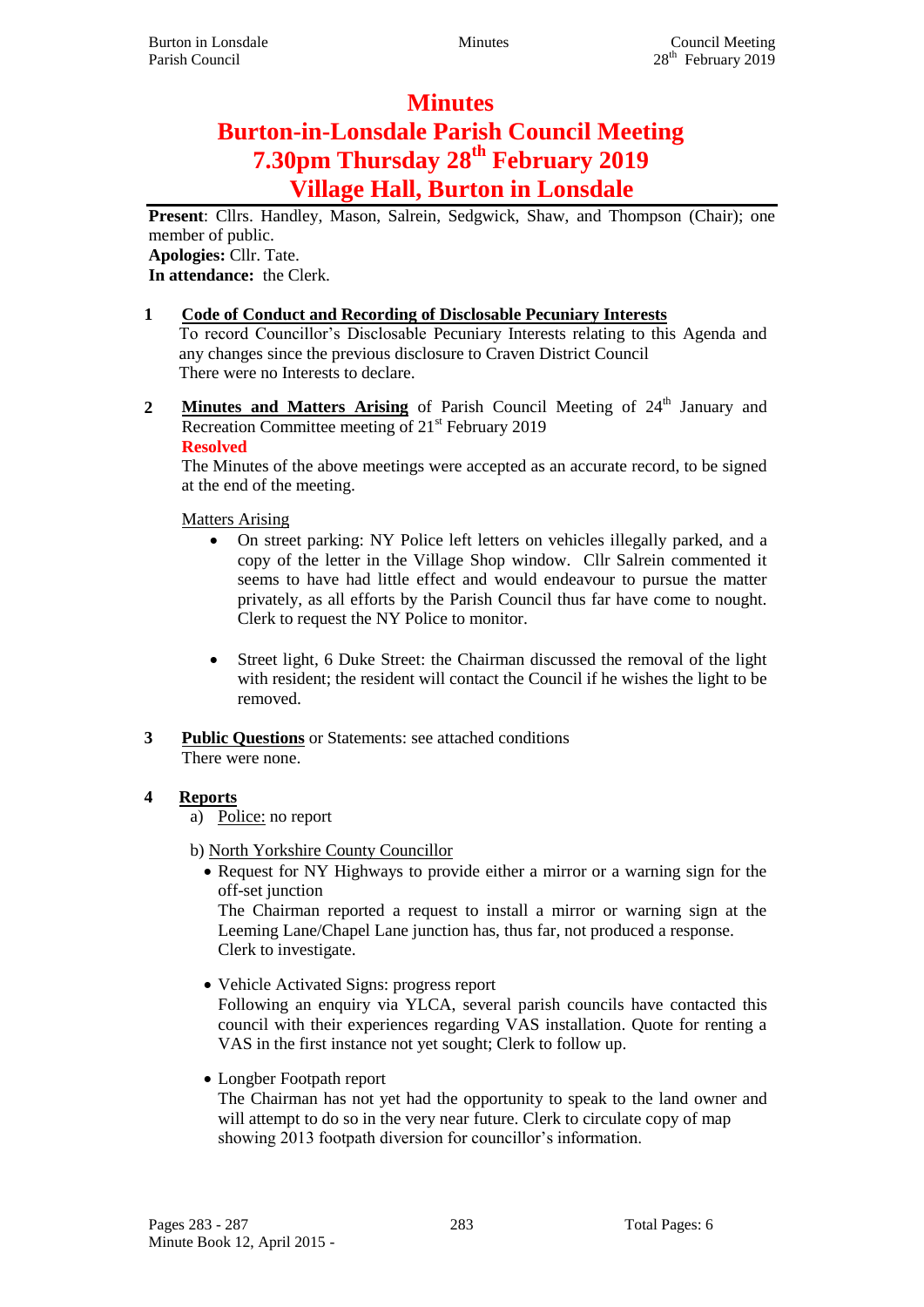Parish Council

c) Craven District Councillors

 Planning Matters: **Permissions noted**: 2018/19993/HH Pergola At Longber Barn, Longber Lane, Burton In Lonsdale.

2018/19955/FUL and 2018/19956/LBC Subdivision of 6-bed Grade II listed dwelling to 1 No. 3-bed property and 1 No. 1-bed flat including internal and external alterations.

Councillors expressed disappointment that their comments regarding parking were not acted upon, and concern that on street parking at the location would exacerbate existing parking issues.

There were no applications for consideration.

Community Safety Hub initiative re on-line safety

The Community Safety Hub is working with an officer from a national bank whose primary role is to promote how to shop online safely and can give a talk, lasting about 1 hour about various aspects of going online safely. **Resolved**

To invite a speaker to talk about digital on-line safety at the Annual Parish Meeting (date to be confirmed); to publicise in the *Burtonian.*

- Parishes Liaison Meeting  $27<sup>th</sup>$  March 2019: invitation for discussion items The Chairman advised Councillors wishing to table item(s) for the meeting to contact the Clerk in the first instance.
- d) Clerk

The Clerk reported a successful litter pick at the beginning of February; approximately 20 bags of litter were collected from roadsides around the village. Disappointingly, litter started to reappear almost immediately afterward. However, the council is very grateful to volunteers who collect litter on a regular basis throughout the year.

YLCA: items circulated via emails; nothing to report.

Correspondence: items circulated via emails; nothing to be raised at this meeting.

# **5 Finance Matters**

a) Bank balances, including receipts since statement date

The Clerk circulated details of bank balances and commitments to councillors prior to the meeting (see appendix); the main figures were read to the meeting.

b) Approval of payments of budgeted and non budgeted items **Resolved**

To approve payments as per appendix; cheques to be signed after the meeting.

c) Proposal to release £500 set aside for Lych Gate repairs to the general fund The Chairman proposed to release the £500 set aside for several years, but not used, as it is likely care of the Lychgate will pass to the owner of Harris Garth. **Resolved**

To release the commitment of £500 and add to General Reserves

# **6 Parish Councillor Reports**

a) Village Hall Committee

Cllr Salrein reported it appeared the building was being surveyed; there will be a meeting to discuss proposals to build an addition to house toilets.

b) Bentham Common Lands Charity

There has not yet been a meeting as there are difficulties getting a mutually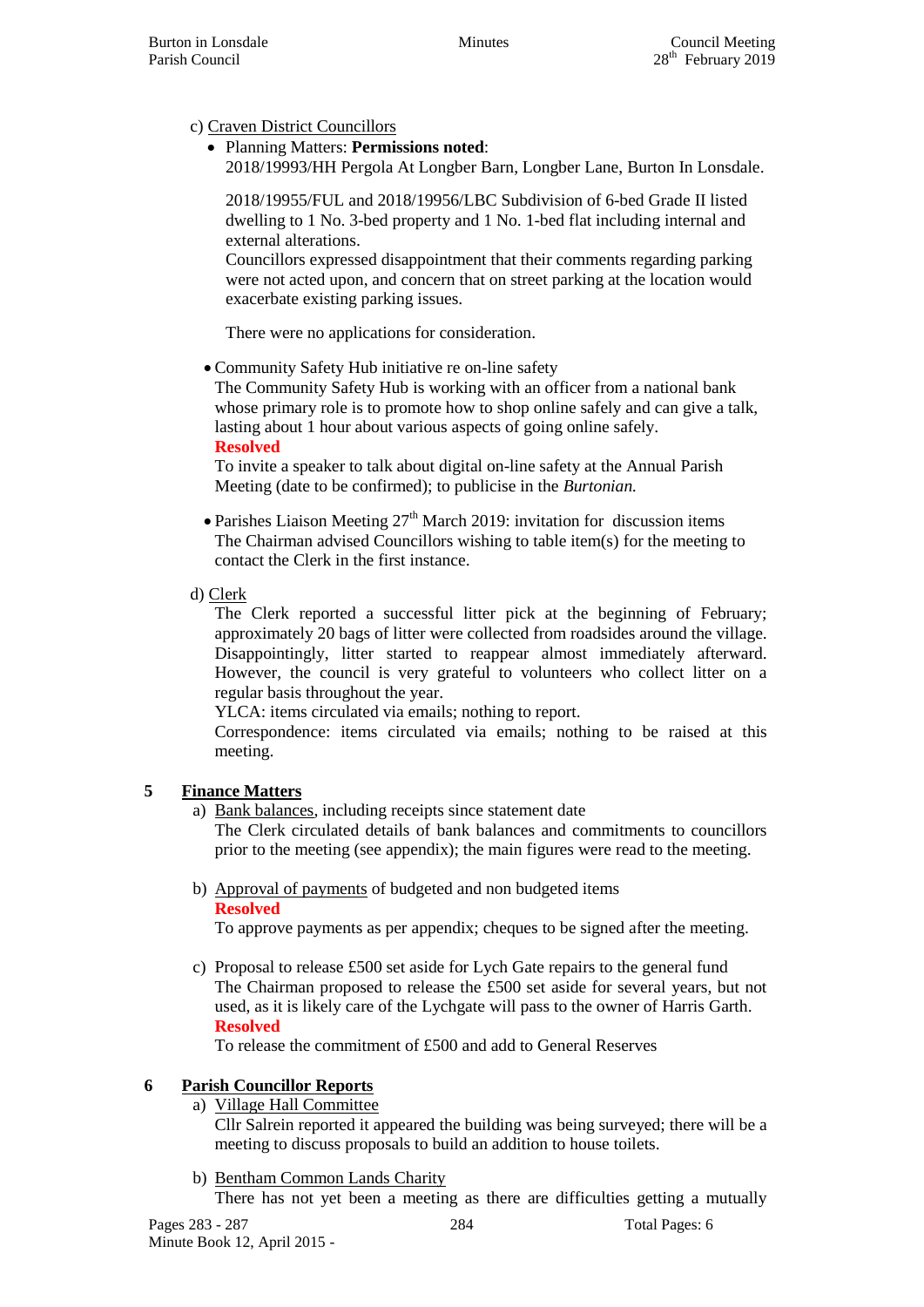Burton in Lonsdale Minutes Council Meeting Parish Council

convenient date.

c) Woodland Trust

Cllr Salrein's communications with the Woodland Trust have revealed the WT considers the Mill Hill area to belong to it, rather than leased to it, and that its name is Greta Wood whereas it should go by the name of Mill Hill Wood. **Resolved**

Clerk to write to Woodland Trust, clarifying the above points for the record.

## d) Local Footpath Volunteers

The Chairman reported two trees that fell down in Clifford Wood have been cleared to allow footpath access.

The Clerk drew to the meeting's attention that a large fallen tree further west, previously supported by neighbouring trees and prevented from blocking the footpath, now requires attention to remove it from blocking the footpath. **Resolved**

The Chairman will inspect and report course of action to be taken.

Clifford Wood footpath stile into field repaired shortly after last meeting, for which the council thanked the LFV.

# **7 Recreation Committee**

a) Grounds and Outdoor Equipment: inspection reports; maintenance

The Chairman reported visual inspections have been carried out on a regular basis and all equipment appears to be in good condition. The Council noted and thanked Mike Illsley for the work done to re-paint parts of the Pavilion, the gates, seats, etc.

#### b) Pavilion bookings, maintenance and cleaning

The Chairman reported bookings reasonable for the time of year; in addition, Westhouse Young Farmers Club have booked an evening at the Pavilion with a view to using it on a regular basis, following the permanent closure of Westhouse Village Hall.

The Chairman informed the meeting of the fire safety advice received from CDC re a cooker installation, namely if the cooker is not a commercial size, the fire safety precautions are more straight forward, eg provision of ventilation, a fused power supply; not necessary to have fireproof door/shutter.

#### **Resolved**

To get a quote for installing a cooker power supply

Cllr Mason further proposed and it was

#### **Resolved**

The £500 added to the General Reserves be set aside to pay for the cooker installation costs.

c) Recreation Field bookings: request to use Field and Pavilion for Burton Bash Saturday  $31<sup>st</sup>$  August; request for council's insurance cover provision for event Ian Parker was invited to briefly described the proposal to Councillors.

The event will be on Saturday  $31<sup>st</sup>$  August between 7 and 11pm; setting up would start either the Wednesday or Thursday before; clean-up and taking down of marquee would be finished by the Tuesday/Wednesday after.

#### **Resolved**

The Parish Council gives permission for the event to take place and, subject to the Council's insurer's approval of the arrangements, will adopt the event for the purposes of providing insurance for the community event.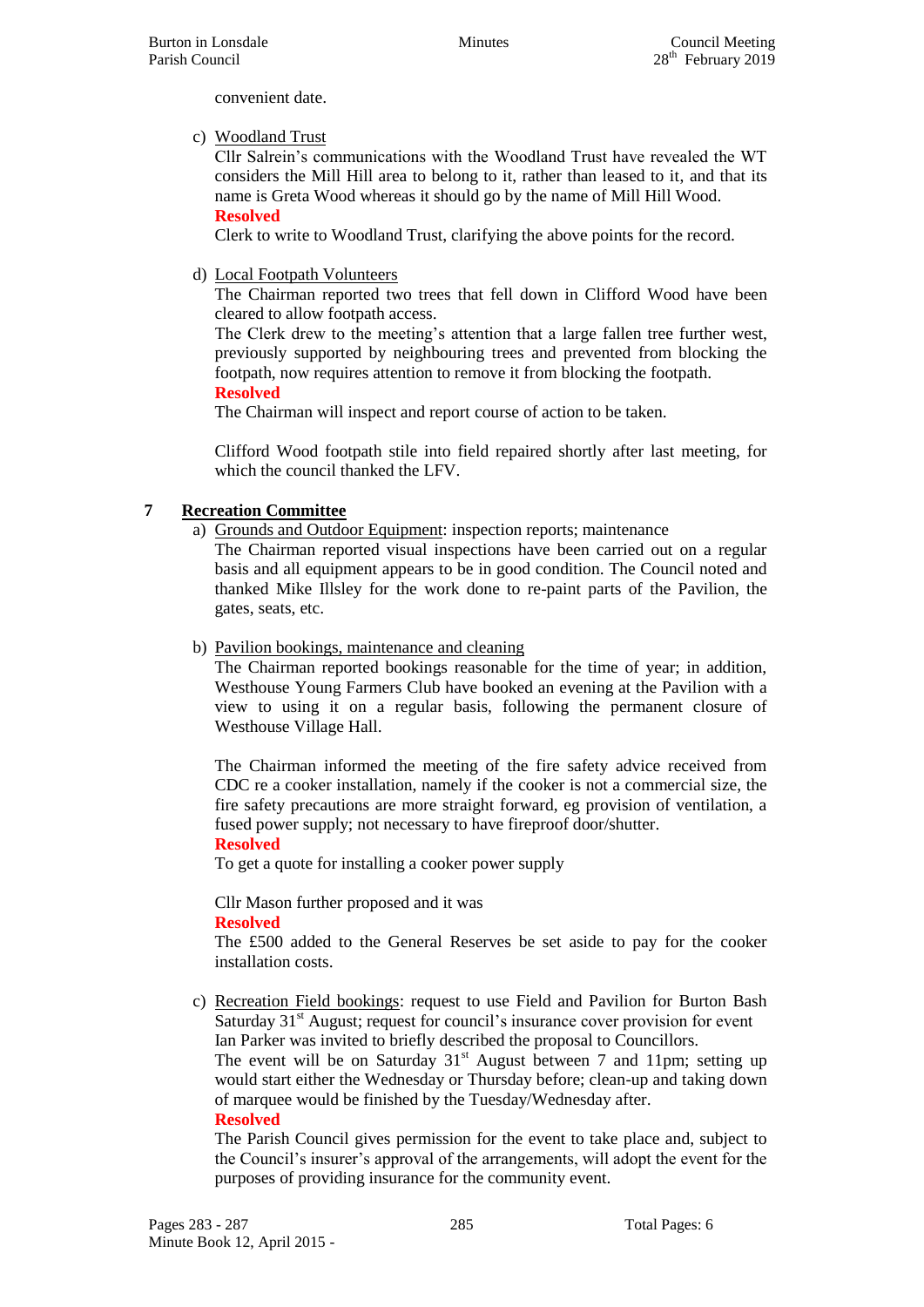# **8 Maintenance Reports**

- a) Village Green, including War Memorial No items to report; it was noted permission has been granted to fell the Irish yew trees on the north side of the church.
- b) Riverside Land: nothing to report.

# c) Very Old and Separate Churchyard (VOSCY)

Cllr Salrein reported vegetation overhanging the road from the inside the VOSCY and should be removed as soon as possible to avoid damage to passing vehicles.

**Resolved** The Chairman undertook to visit the site and deal with the vegetation if it originates from inside the VOSCY.

- d) Street Lighting: nothing to report.
- e) Public benches: nothing to report. Councillors noted and thanked Mike Illsley and Andrew Carter for their work.

# **9 Items to be included by Clerk in press release**

**Resolved**

To report the Community Hub initiative talk about online safety, date to be confirmed.

#### **10 Date, time and venue next monthly Parish Council meeting Resolved**

Thursday 28<sup>th</sup> March 2019, starting at 7.30pm, in the Village Hall.

Meeting ended at 8.30pm.

**Signed ................................................... Dated .................................**